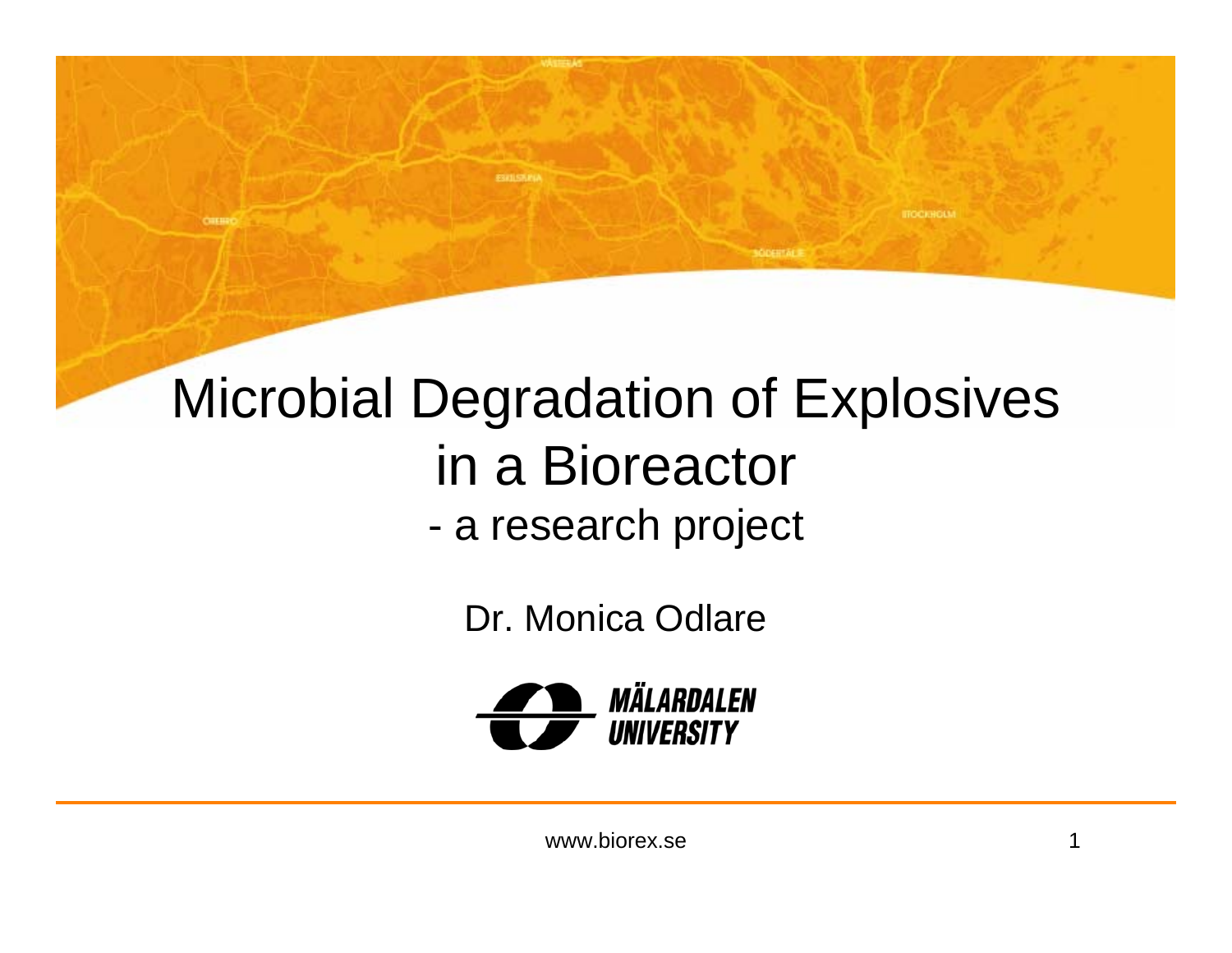# **BIOREX**

*REPORTED* 

OILER

#### -Biological Remediation of Explosives

**ITOCHNOLM** 

**SODERTAL**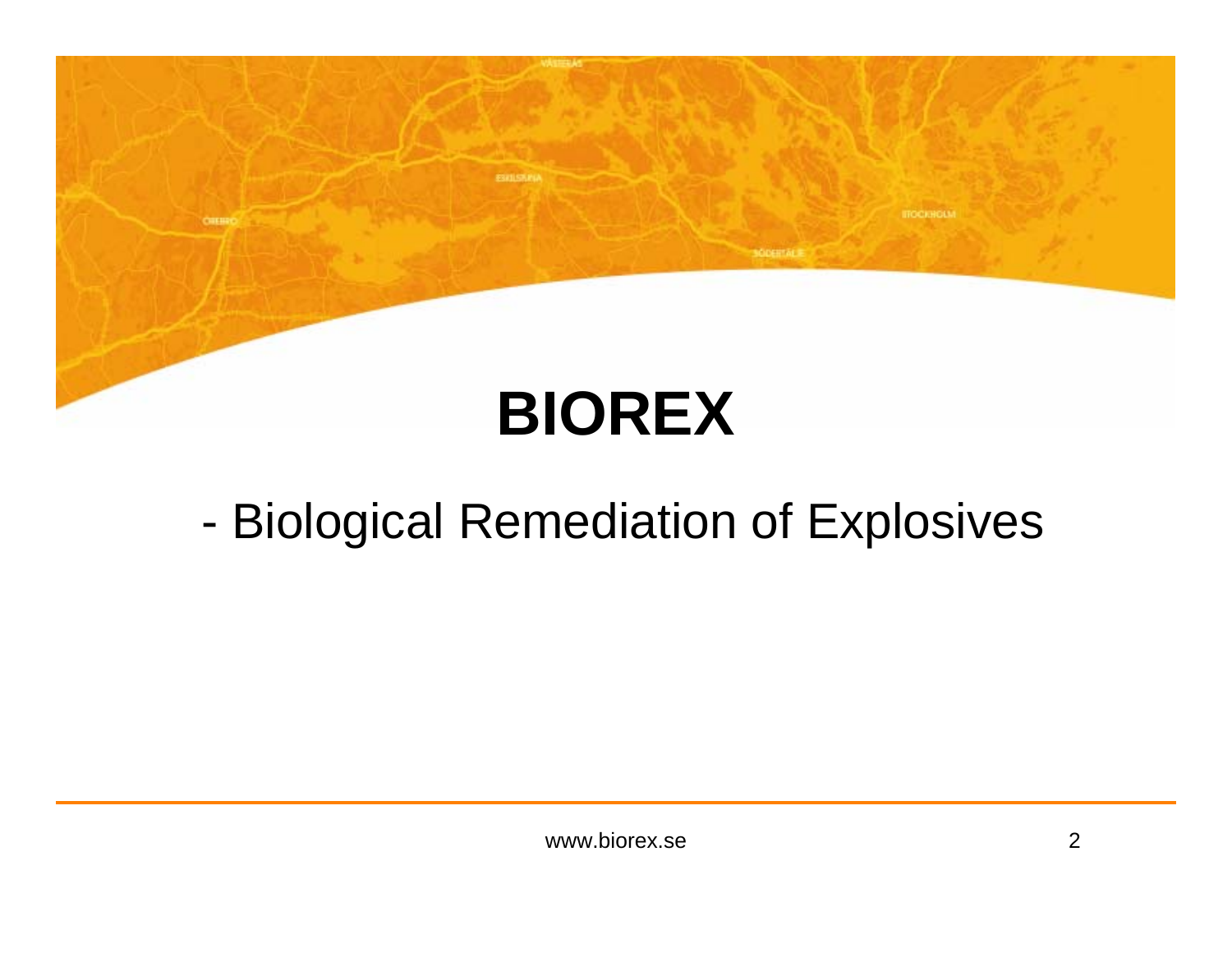



**Mälardalen University**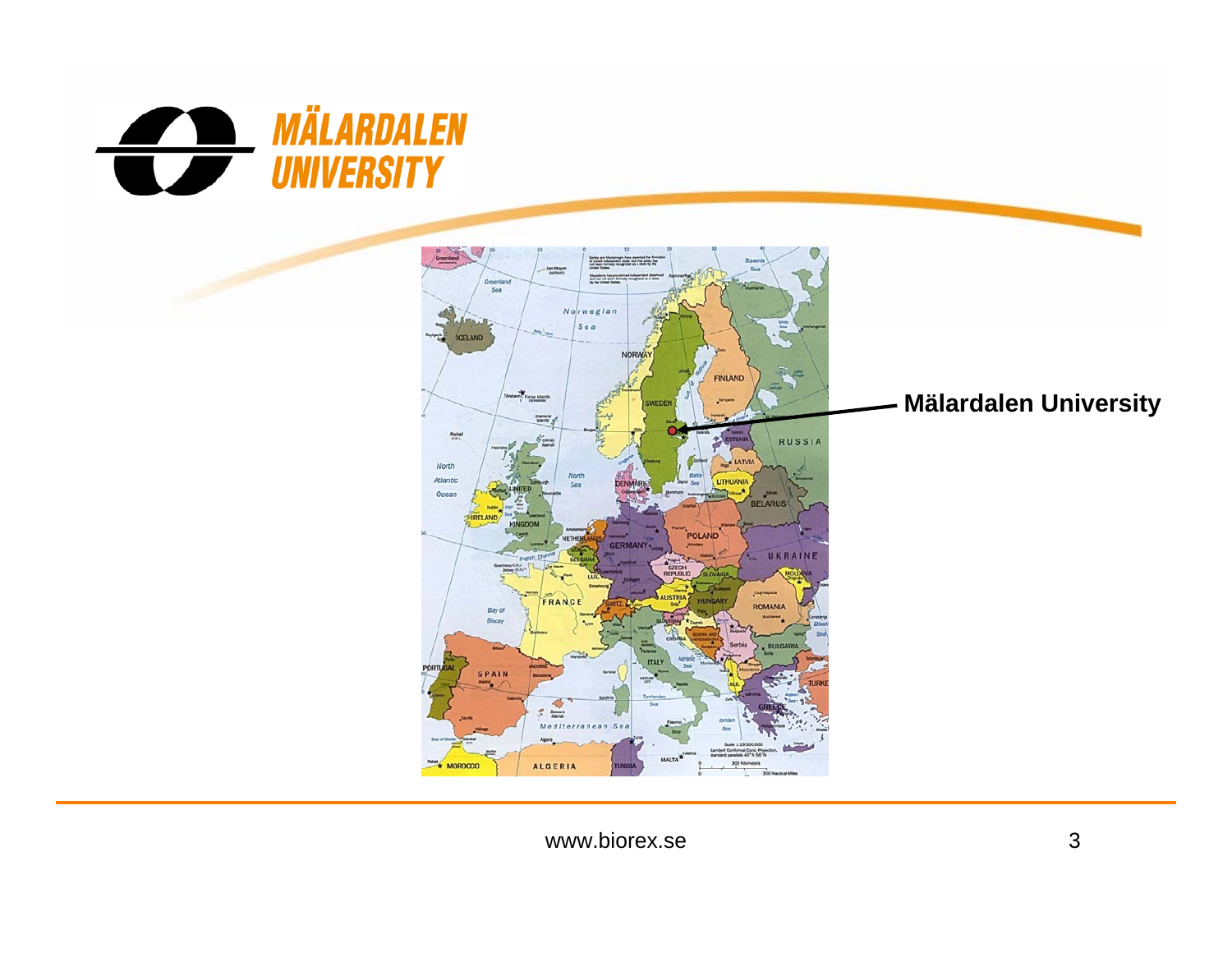

#### **Research at the Department of Public Technology**

- Energy Management & Load Control
- Process & Sensor Development
- Process Efficiency Improvement
- Sustainable Management & Communication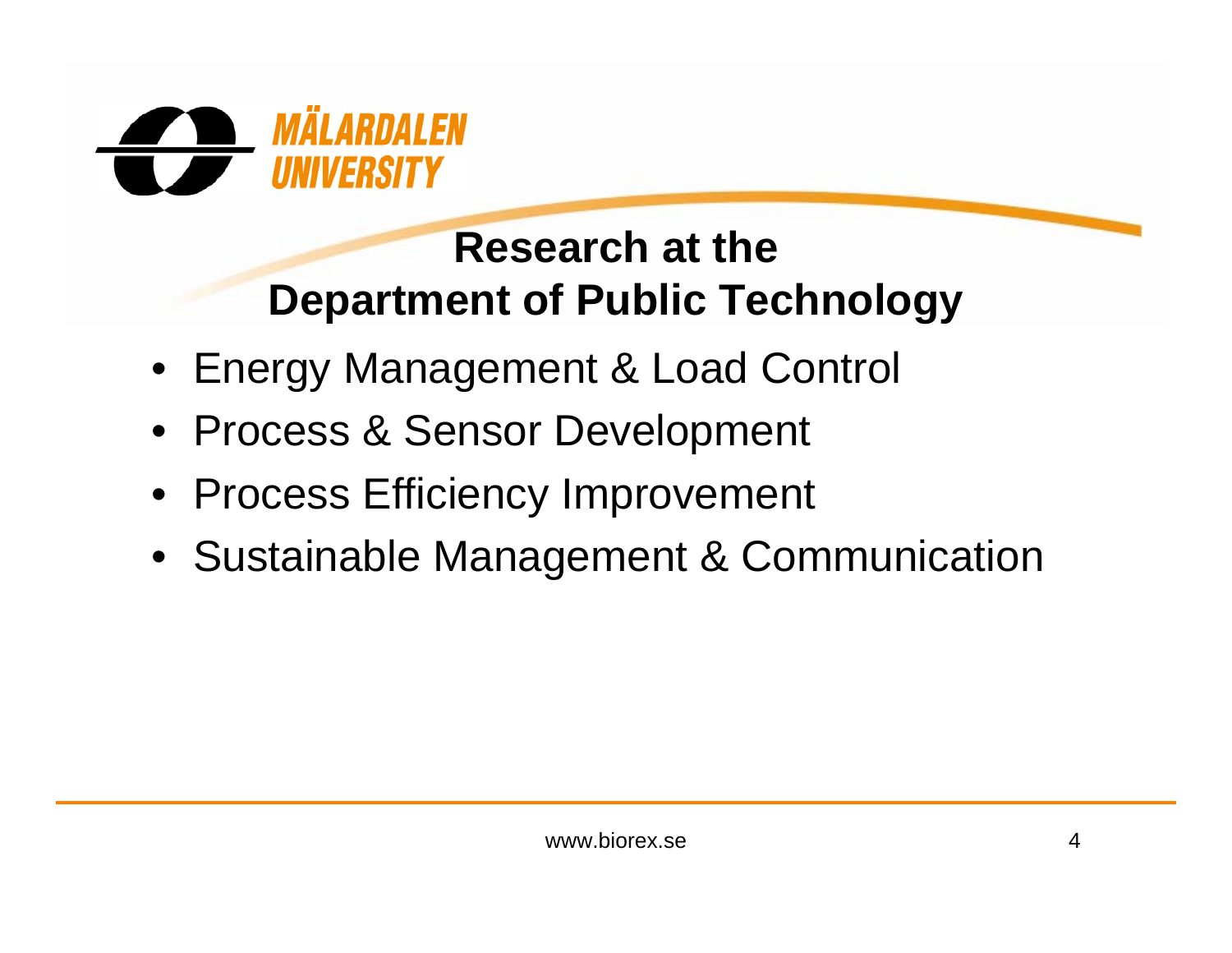

#### **Objectives with BIOREX**

- Develop a method for microbial degradation of explosives
- Remediate sludge and soil contaminated with explosives
- Characterization of the degradation process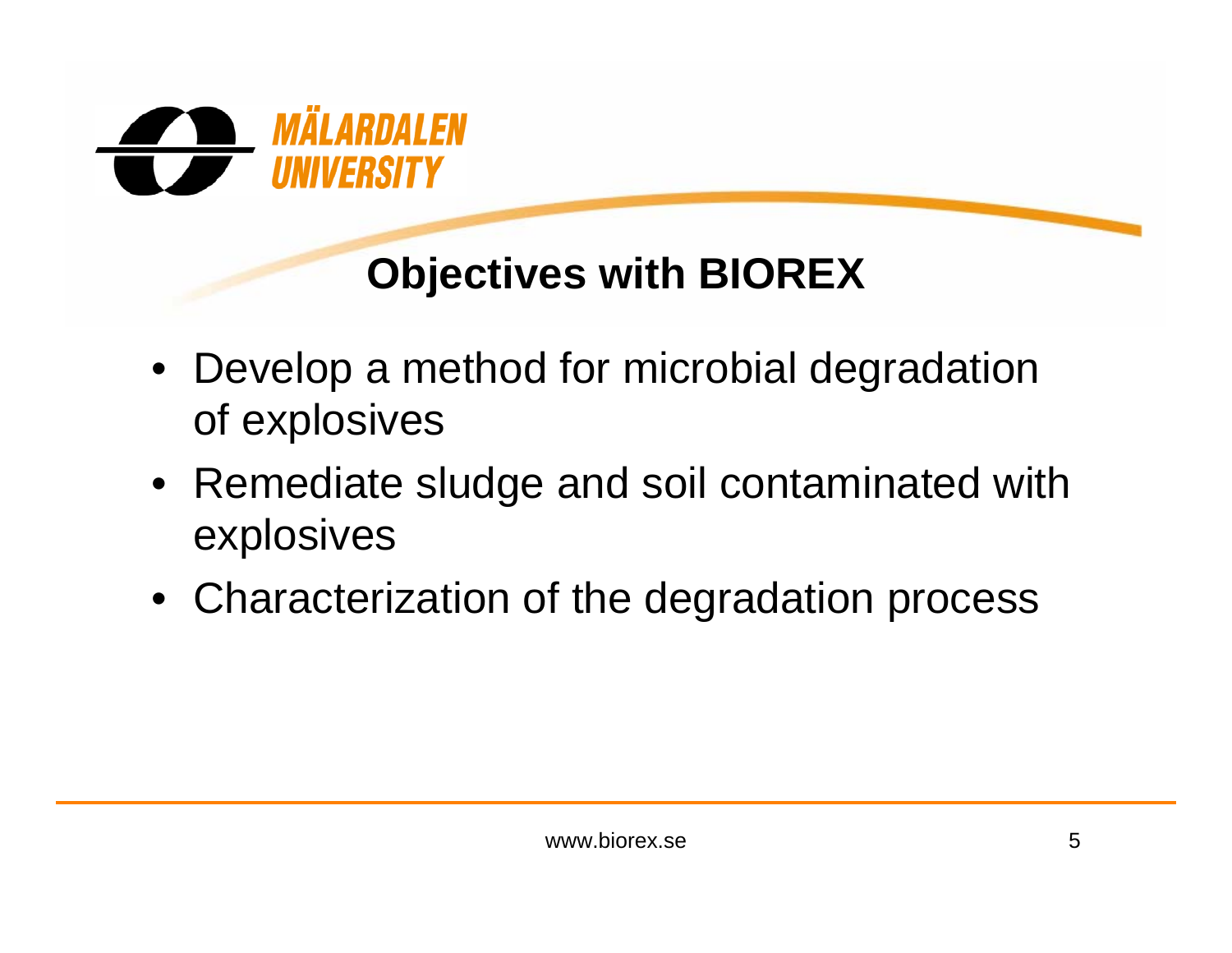

#### **Project partners**

- Mälardalen University
- Nammo Demil Division
- Cesium Innovation Company
- Eurenco Bofors
- Bofors Test Center
- Swedish Defense Research Agency
- KCEM (Competence Centre for Energetic Material)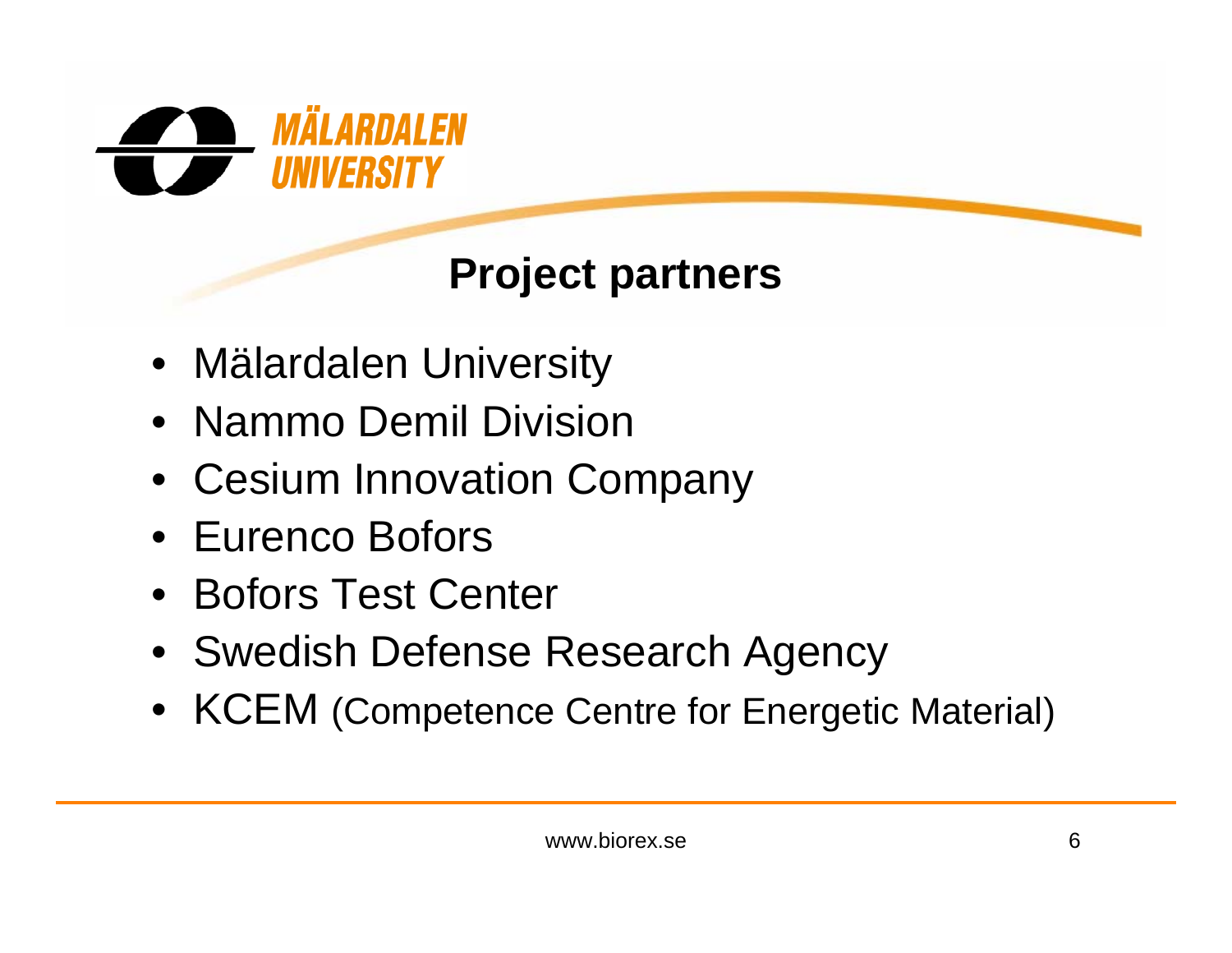

#### **Explosives in Sweden**

- Demilitarization
- Ammunition factories
- Explosives factories
- Testing sites
- Closed down military sites
- Mining industries



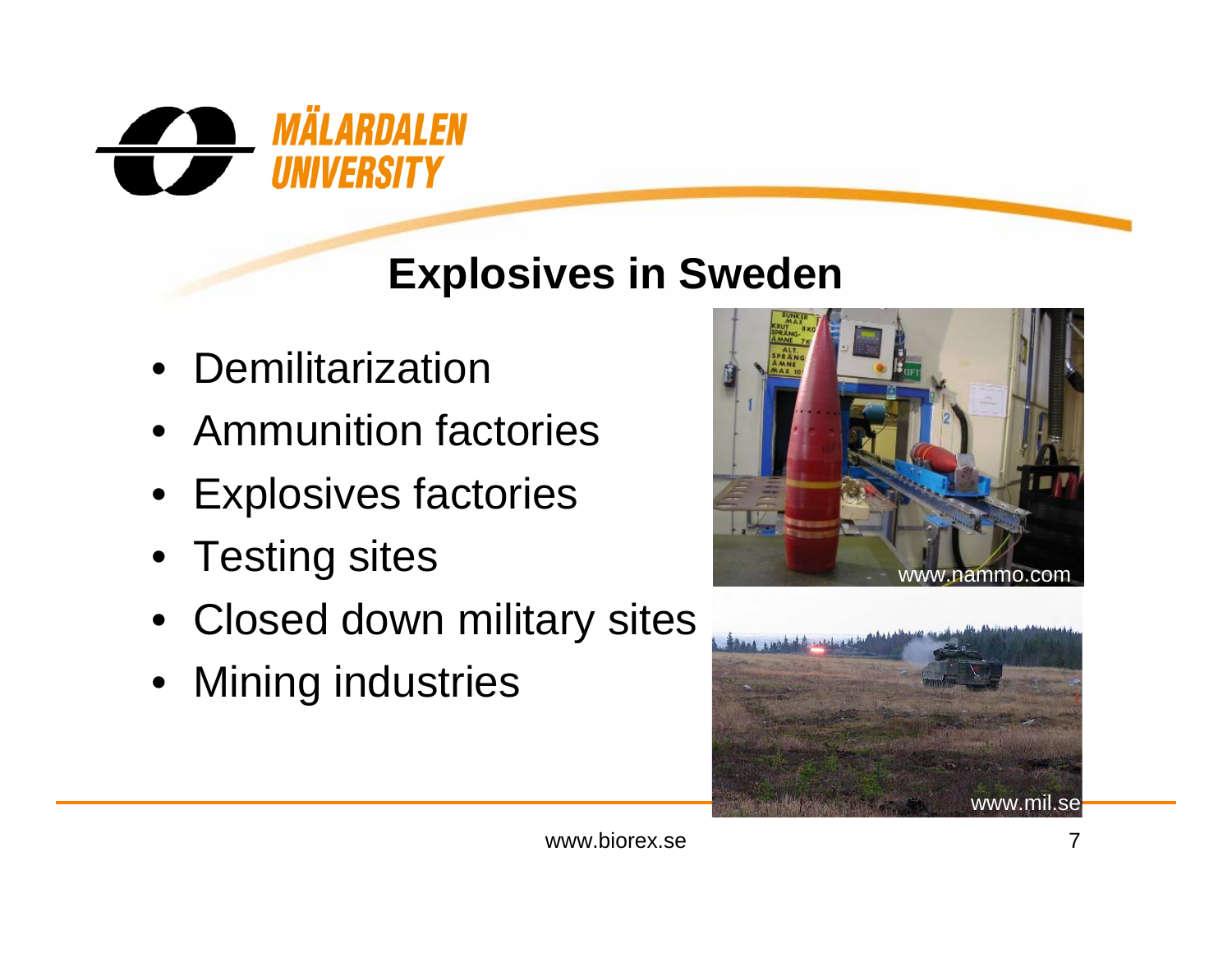

## **Explosives in Sweden**

- Demilitarization
- Ammunition factories
- Explosives factories
- Testing sites
- Closed down military sites
- Mining industries

**Contaminated** 

- Soil
- Water
- Waste (e.g. sludge)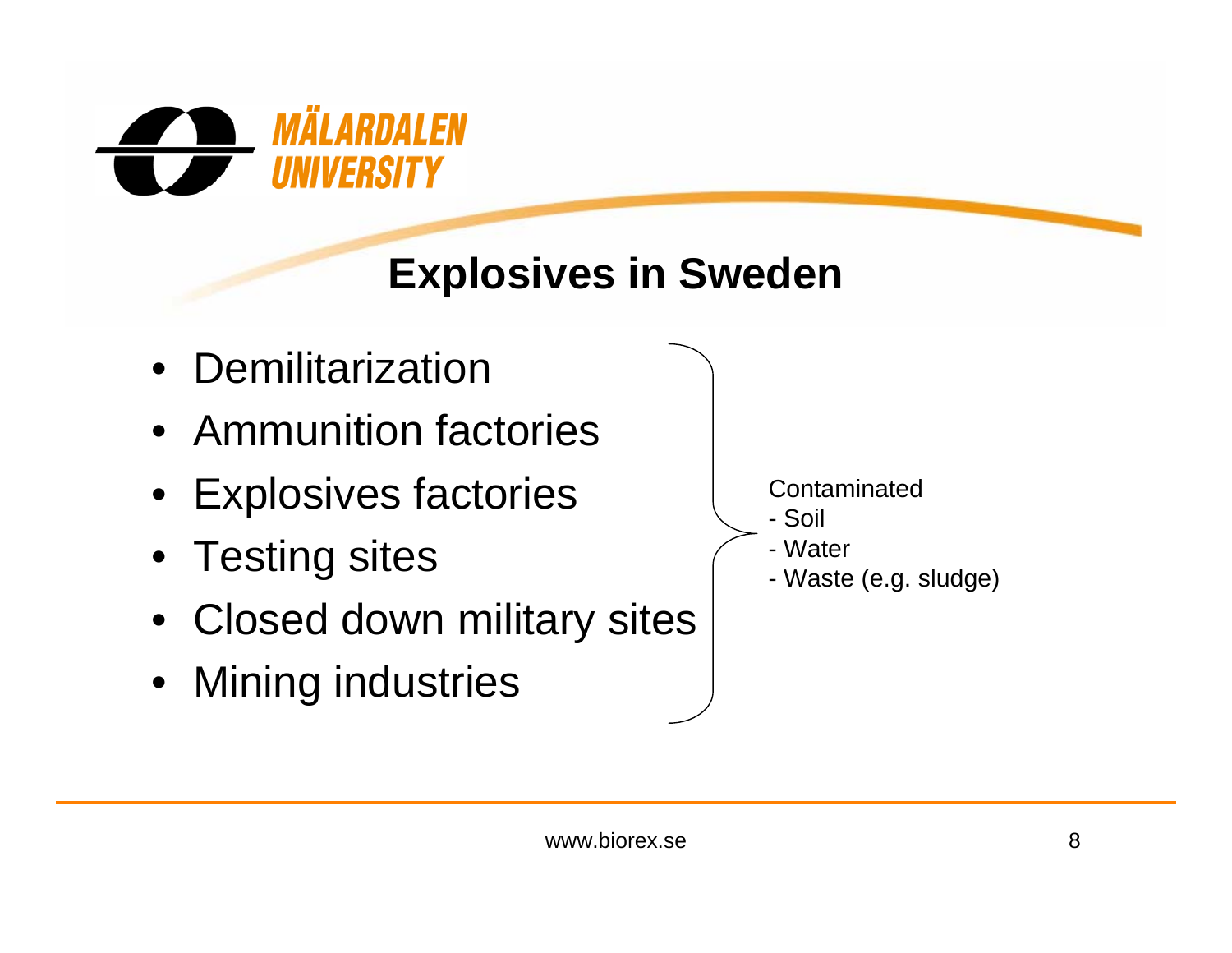

#### **Nammo Demil Division**

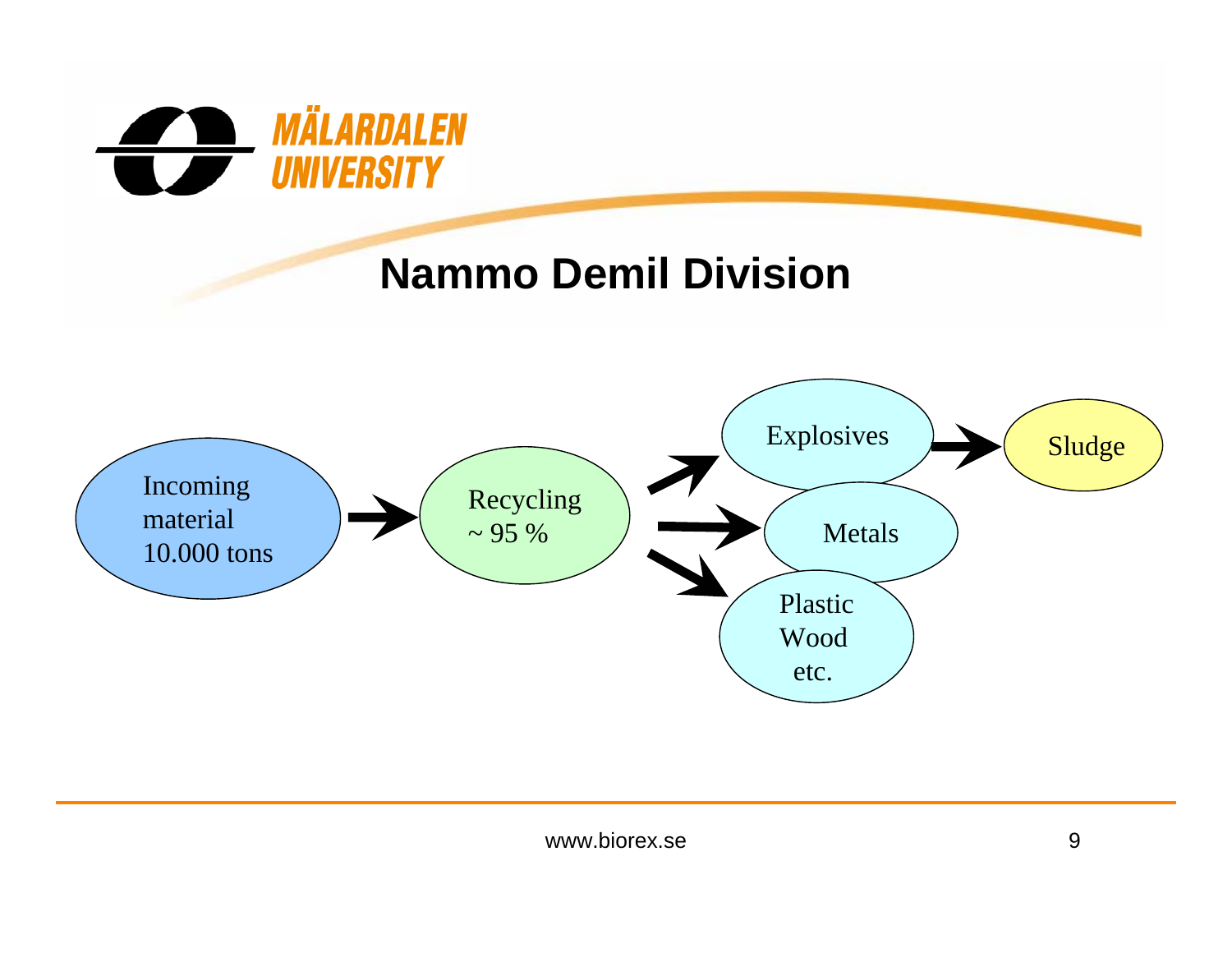



#### TNT sludge

- 80% TNT
- Organic material
- Metals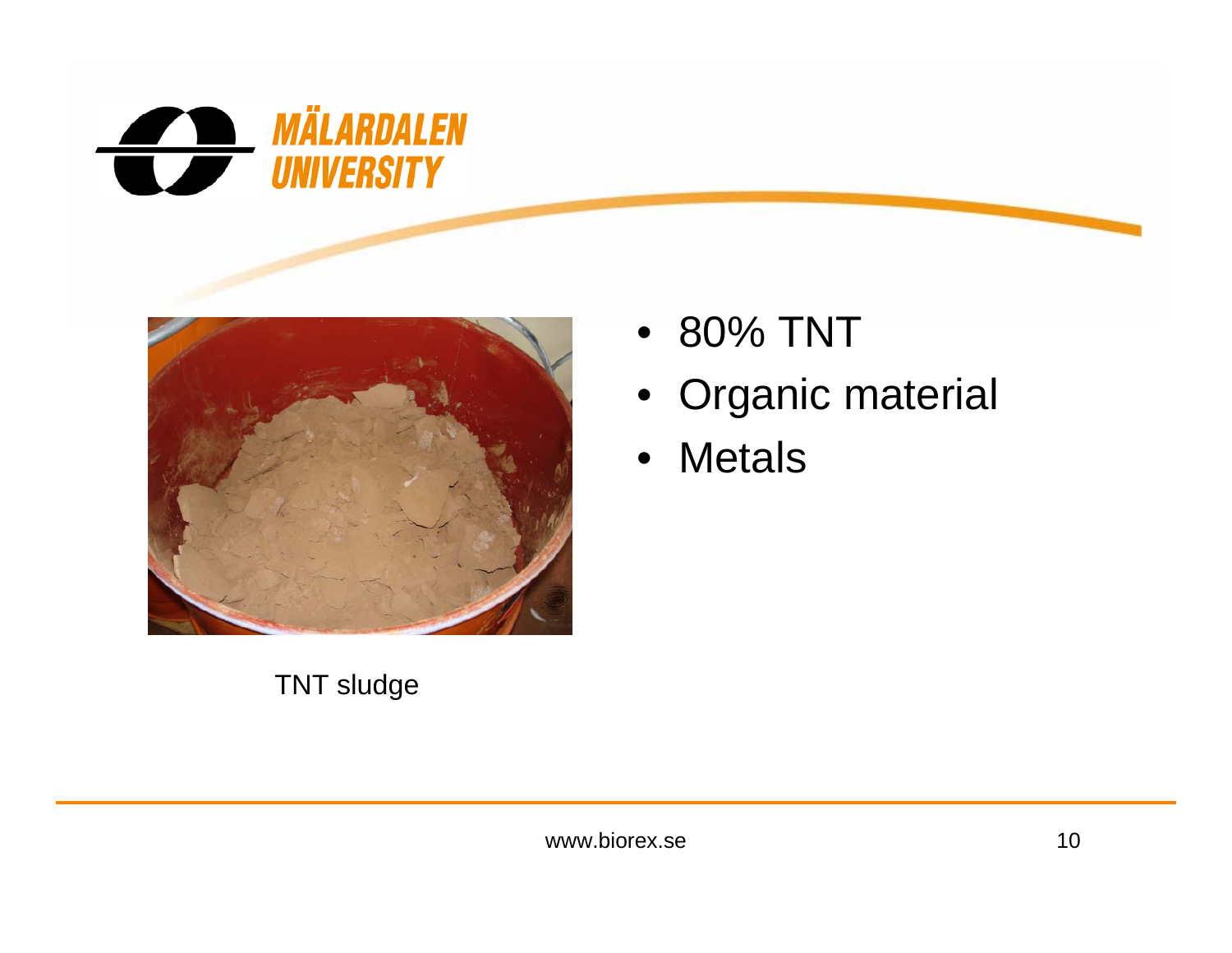

#### **Explosives are toxic**

- Microorganisms
- Plants
- Animals
- Humans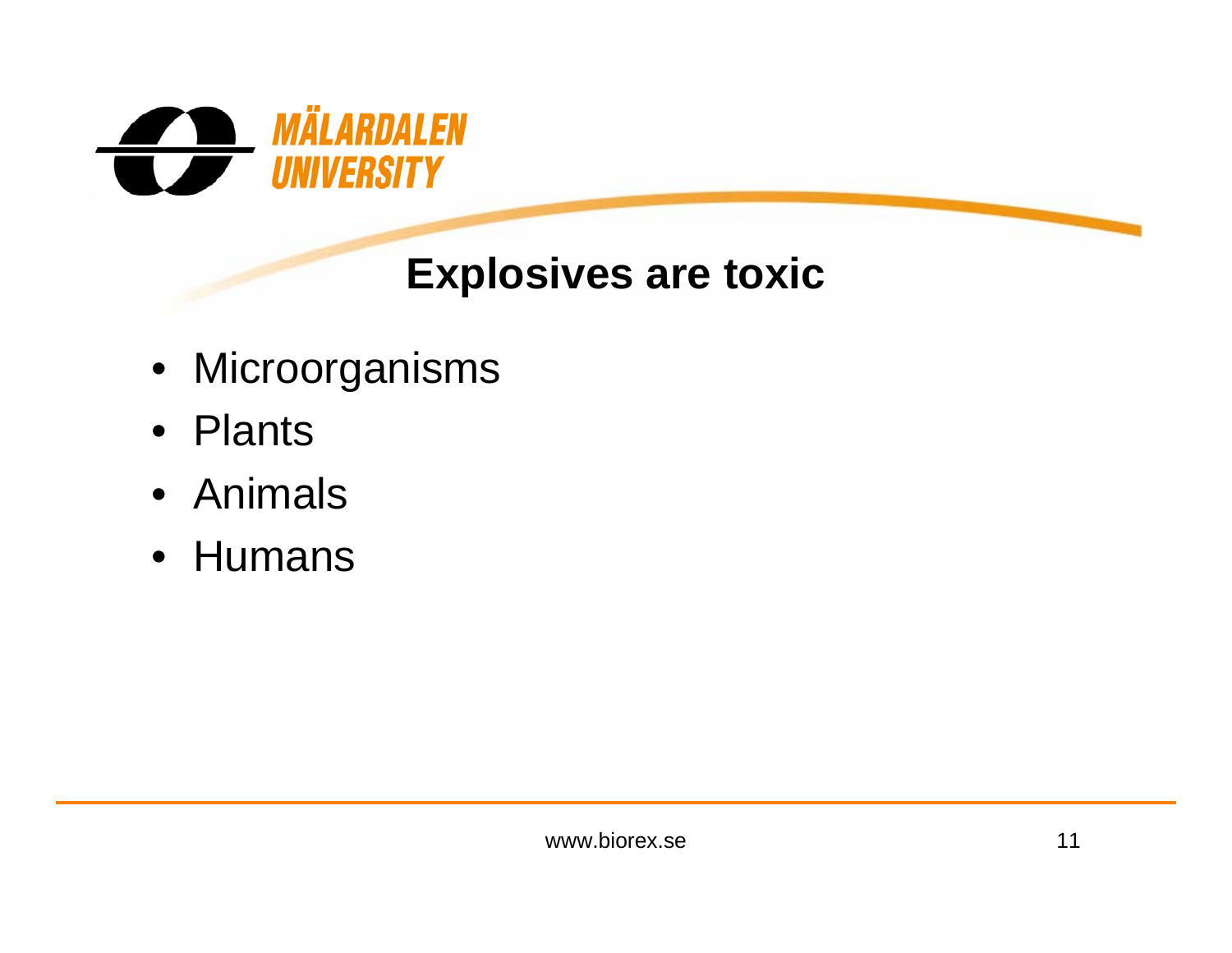

#### **TNT (Trinitrotoluene)**

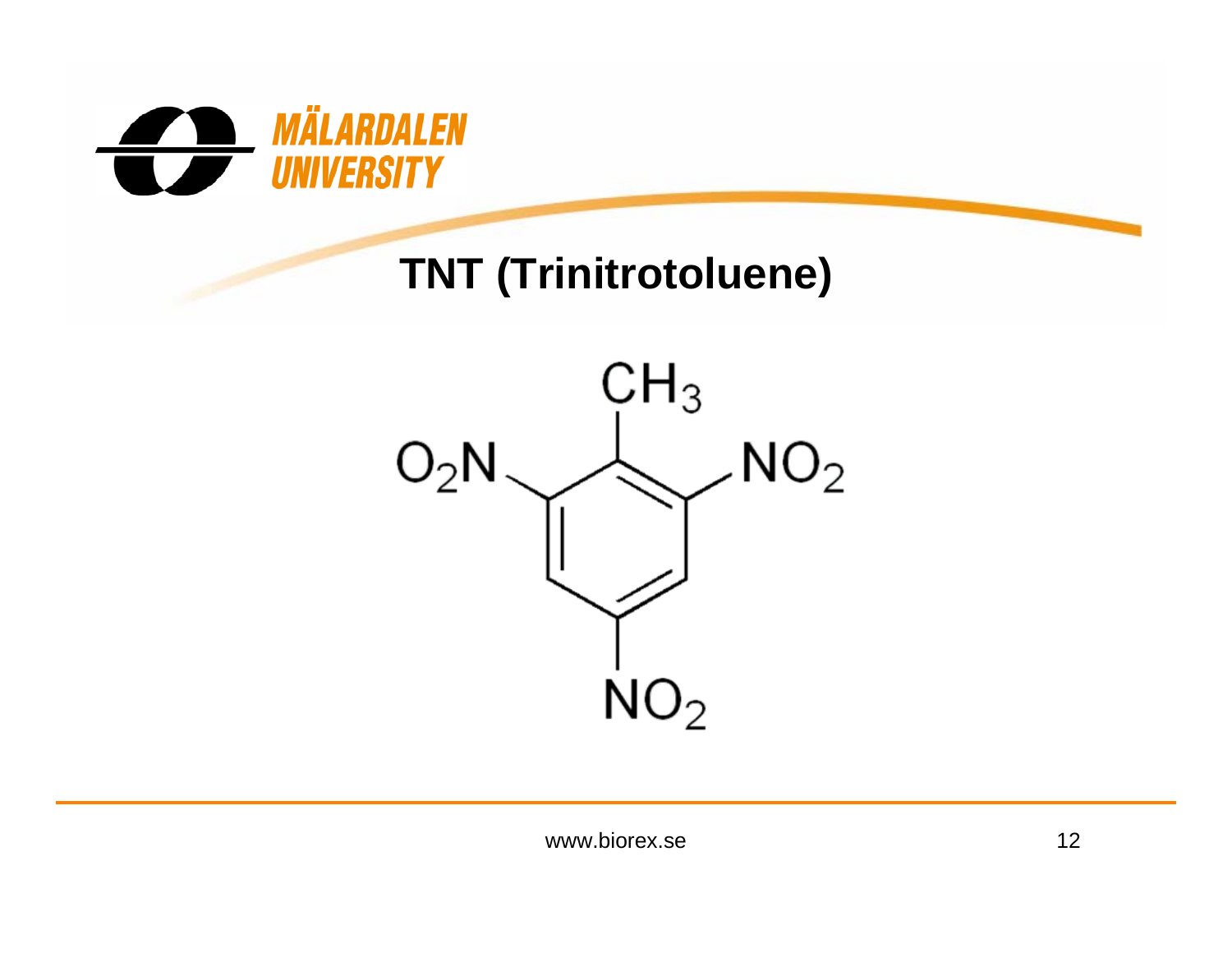

#### **TNT (Trinitrotoluene)**

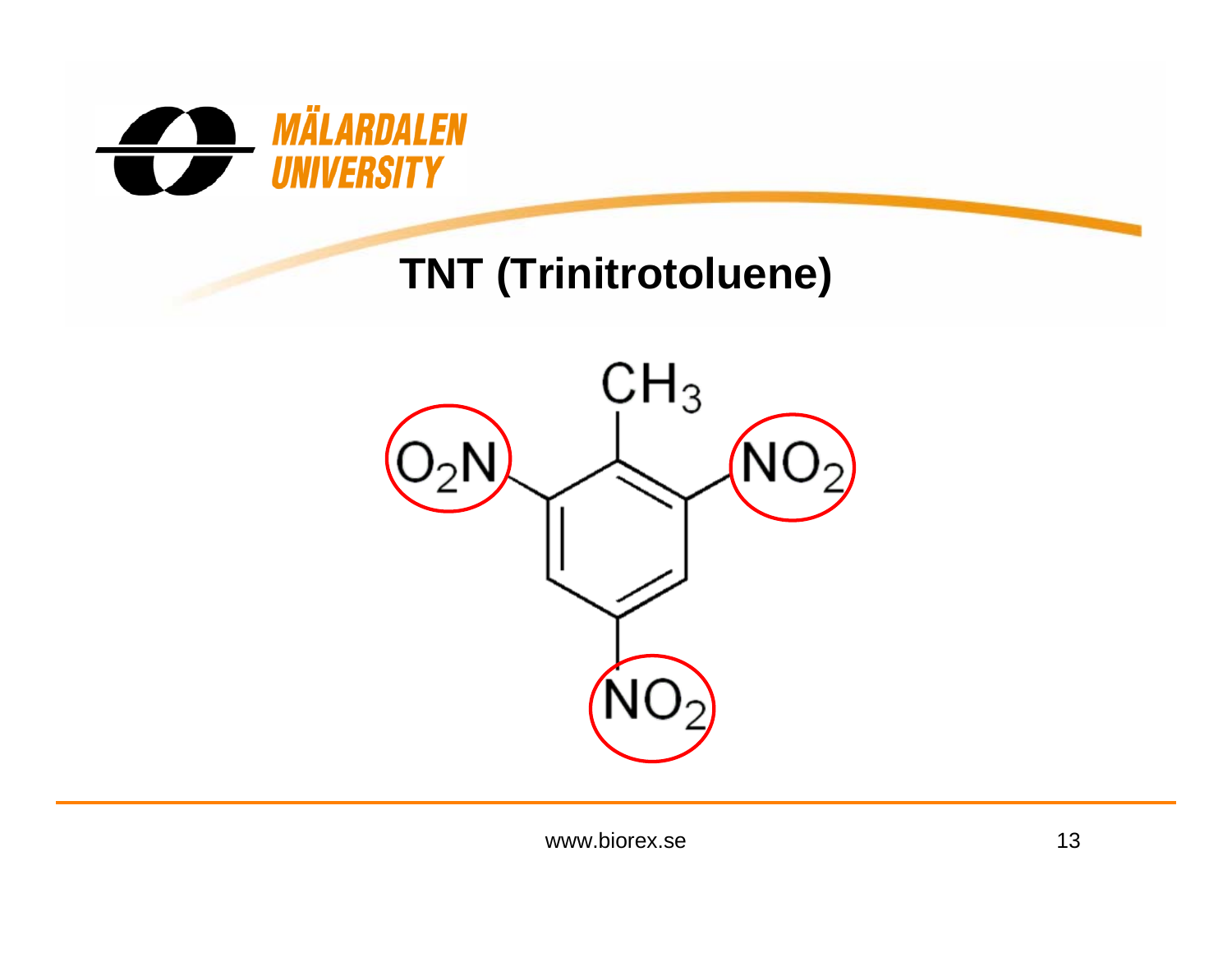

#### **RDX and HMX**



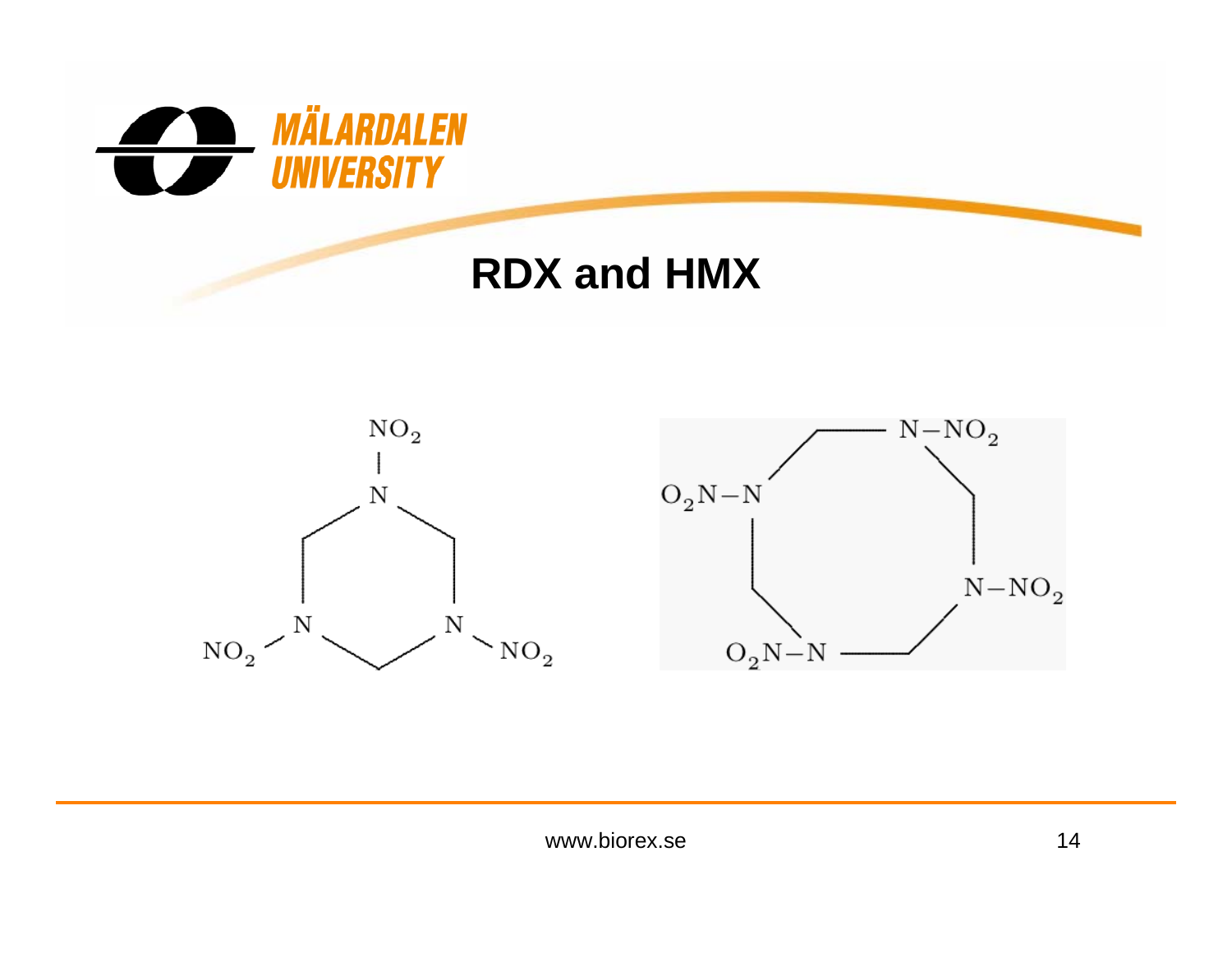

#### **RDX and HMX**

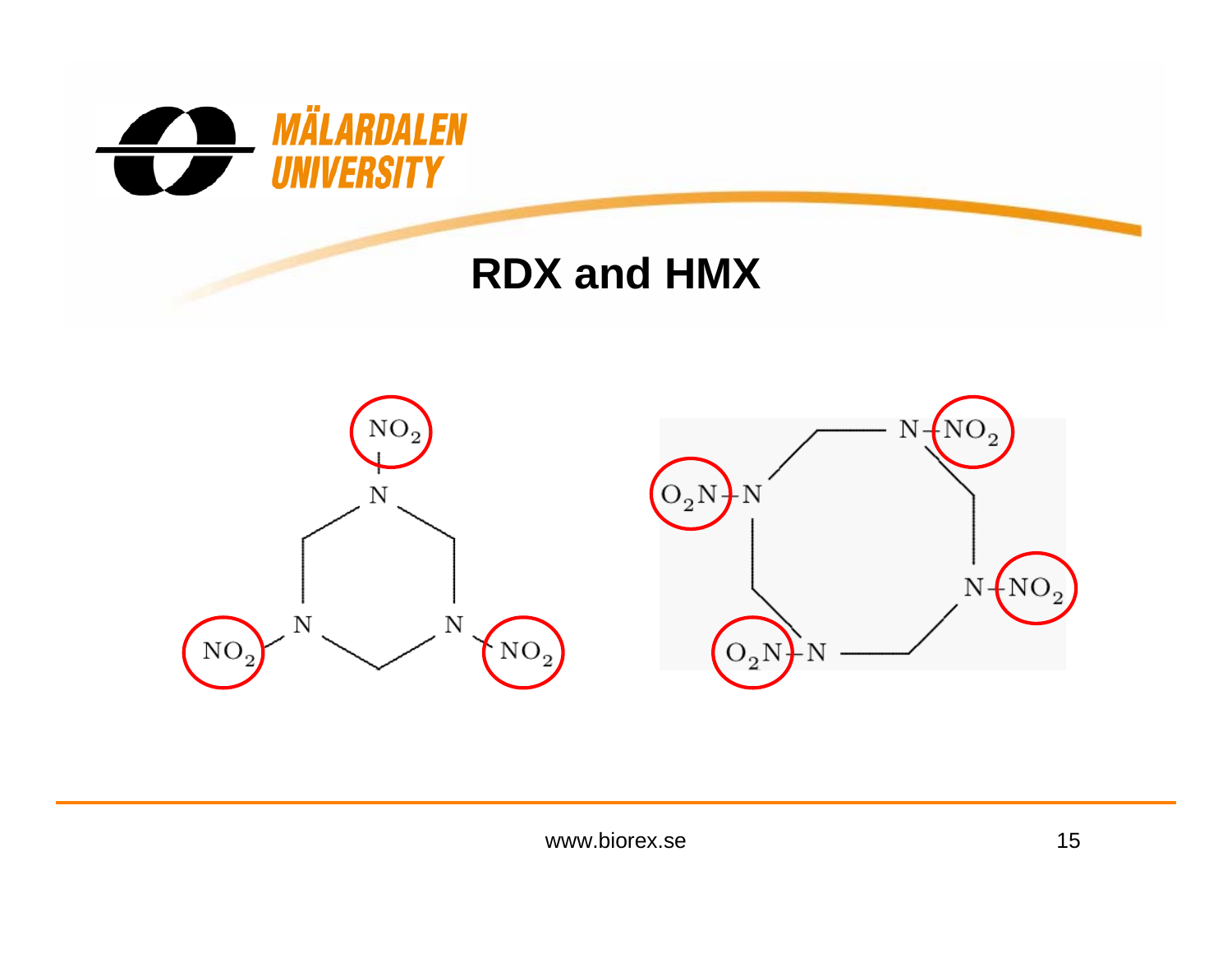

#### **The large-scale bioreactor**



- •Mobile
- On-site
- Cost-effective
- Simple to operate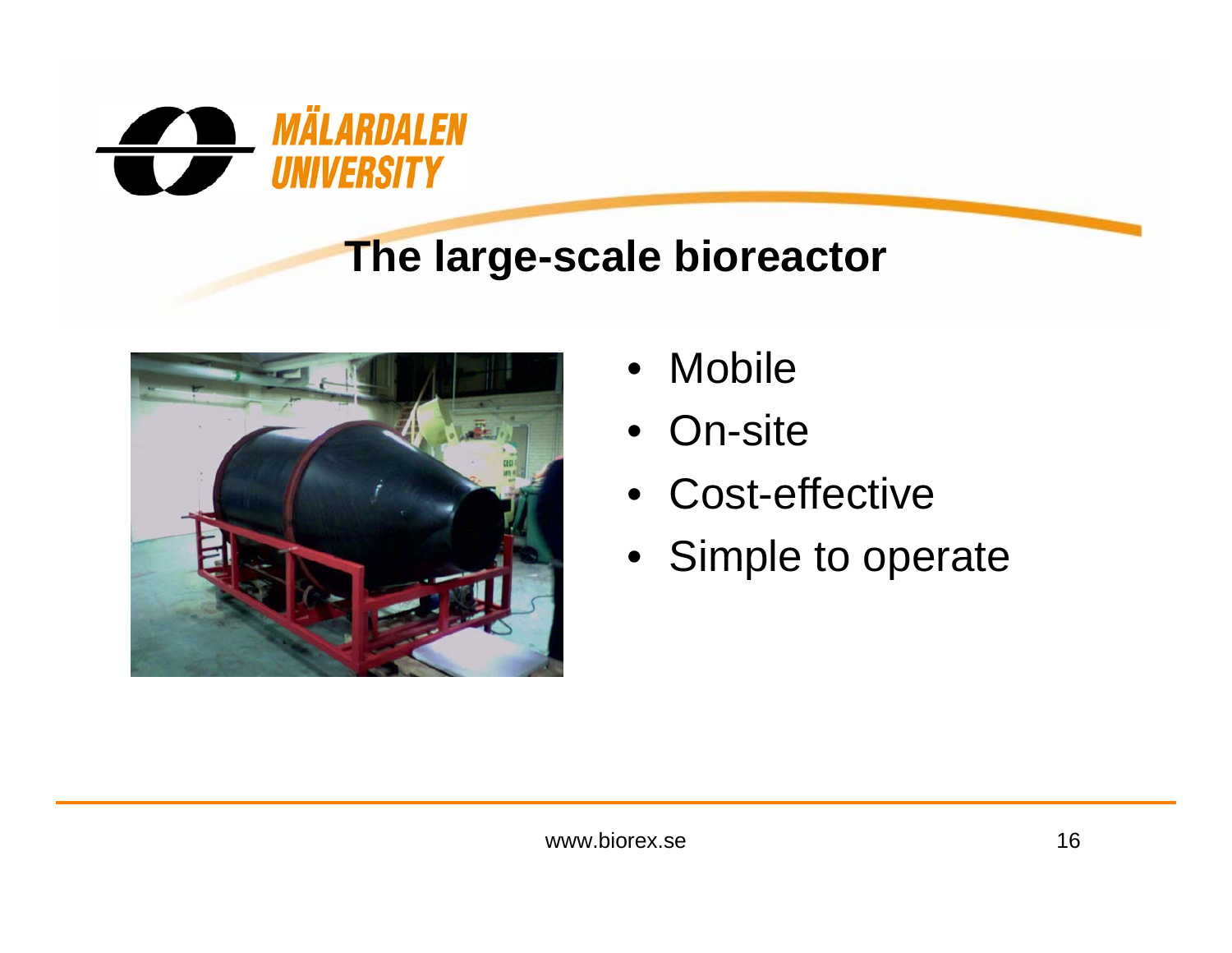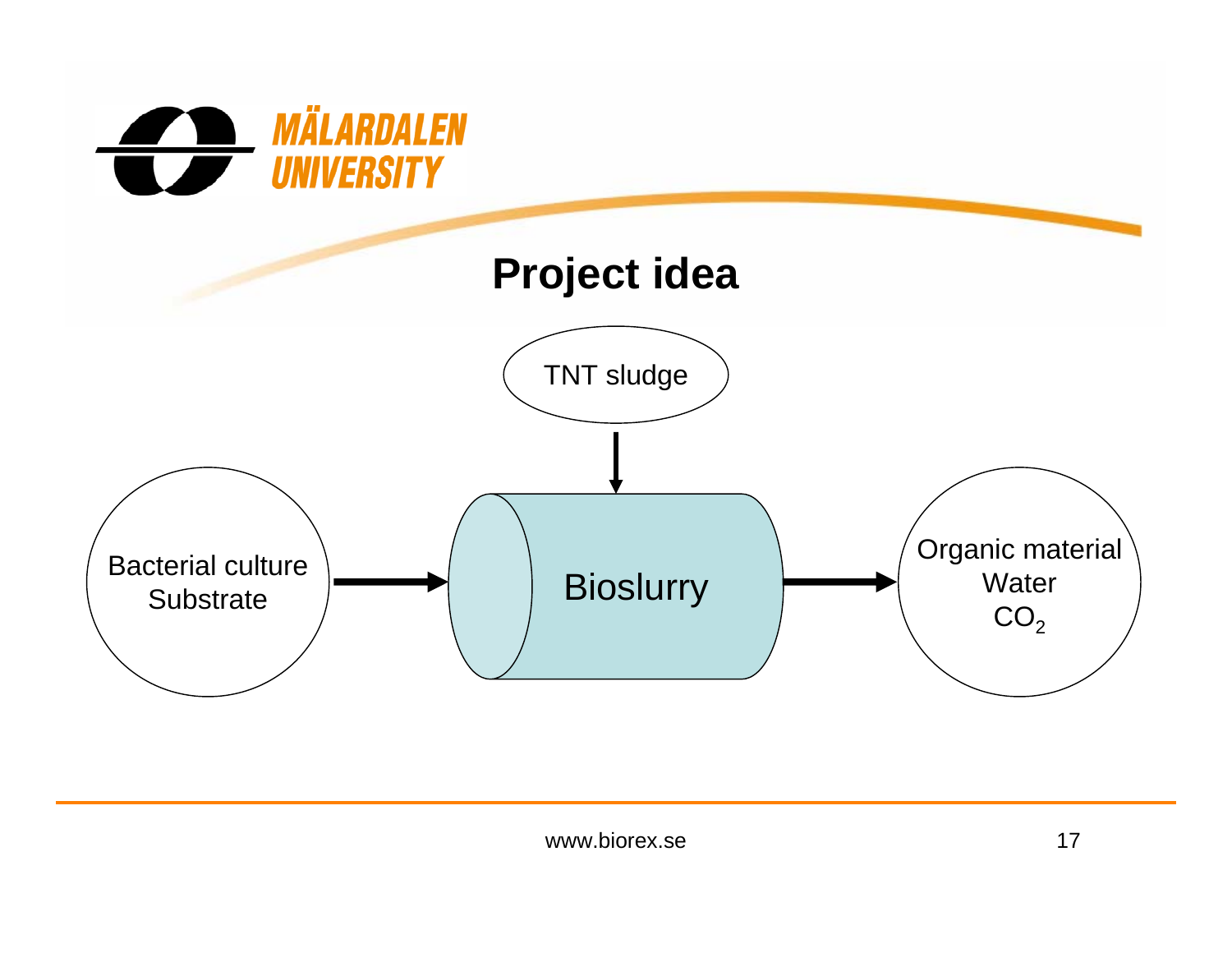

#### **A laboratory bioreactor**



www.biorex.se 18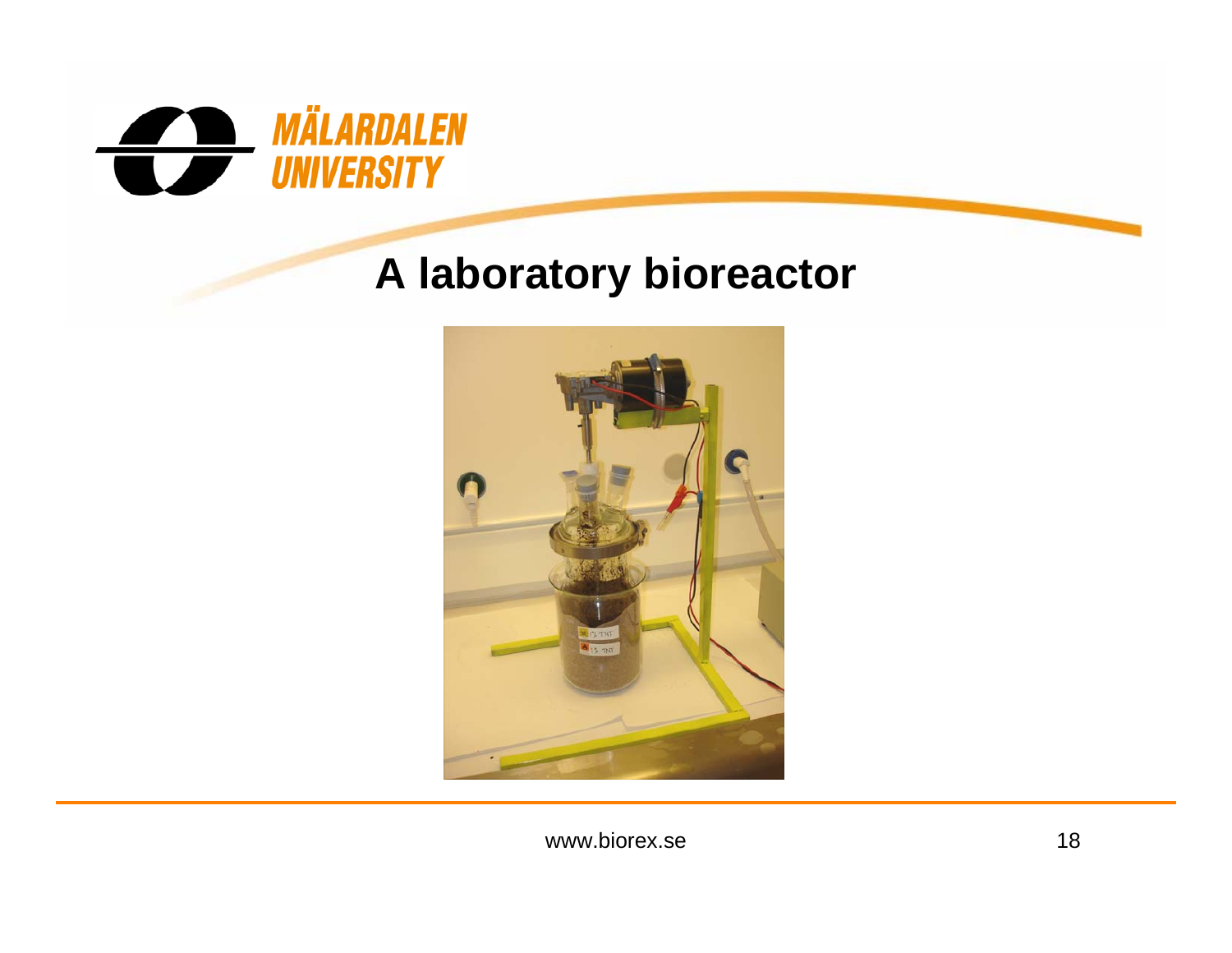

#### **Promising results**

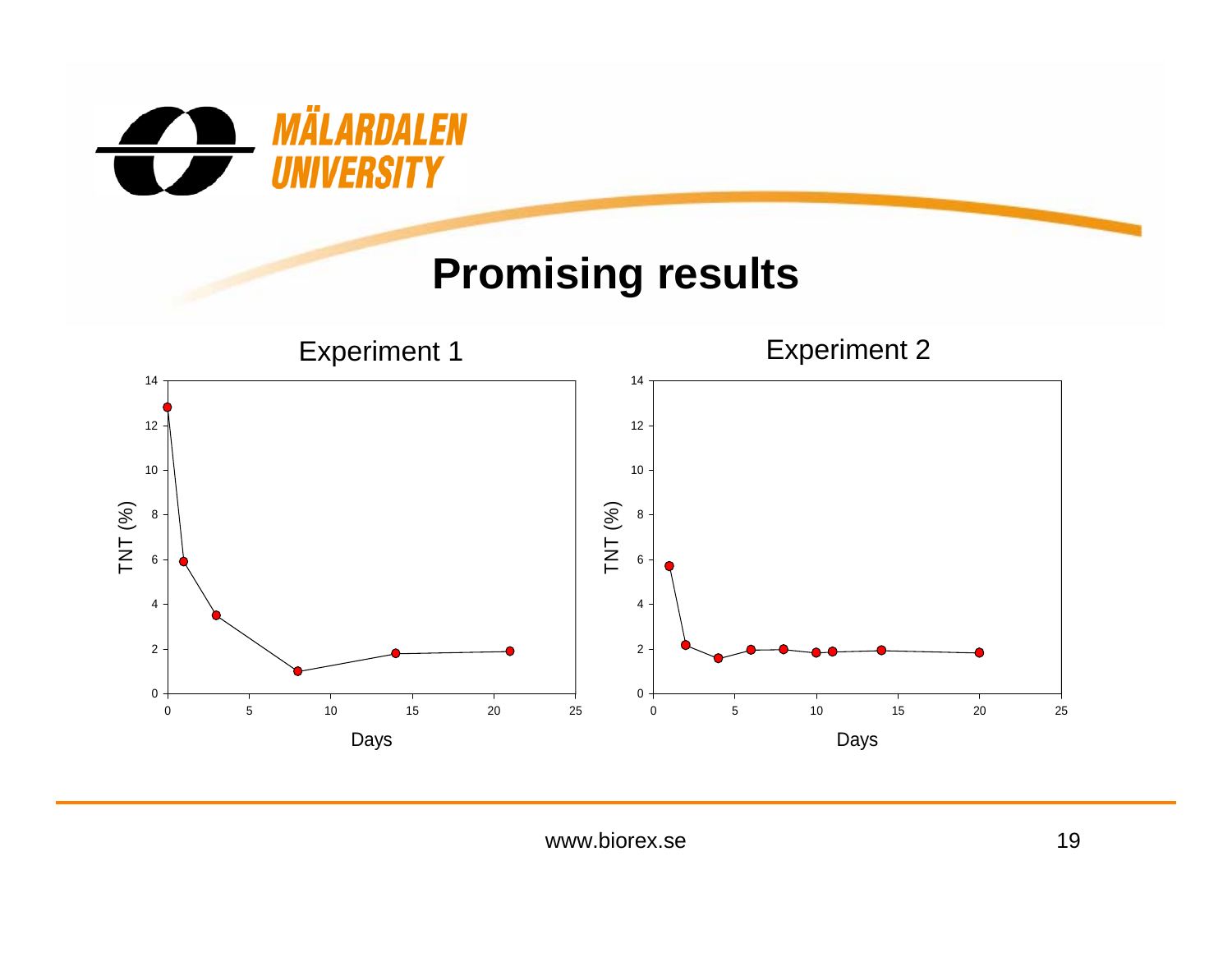

#### **Future plans**

- Use the bioreactor for degradation of other pollutants (oil, petrol, creosote etc.)
- Using filter techniques for treatment of polluted water (explosives, metals etc.)